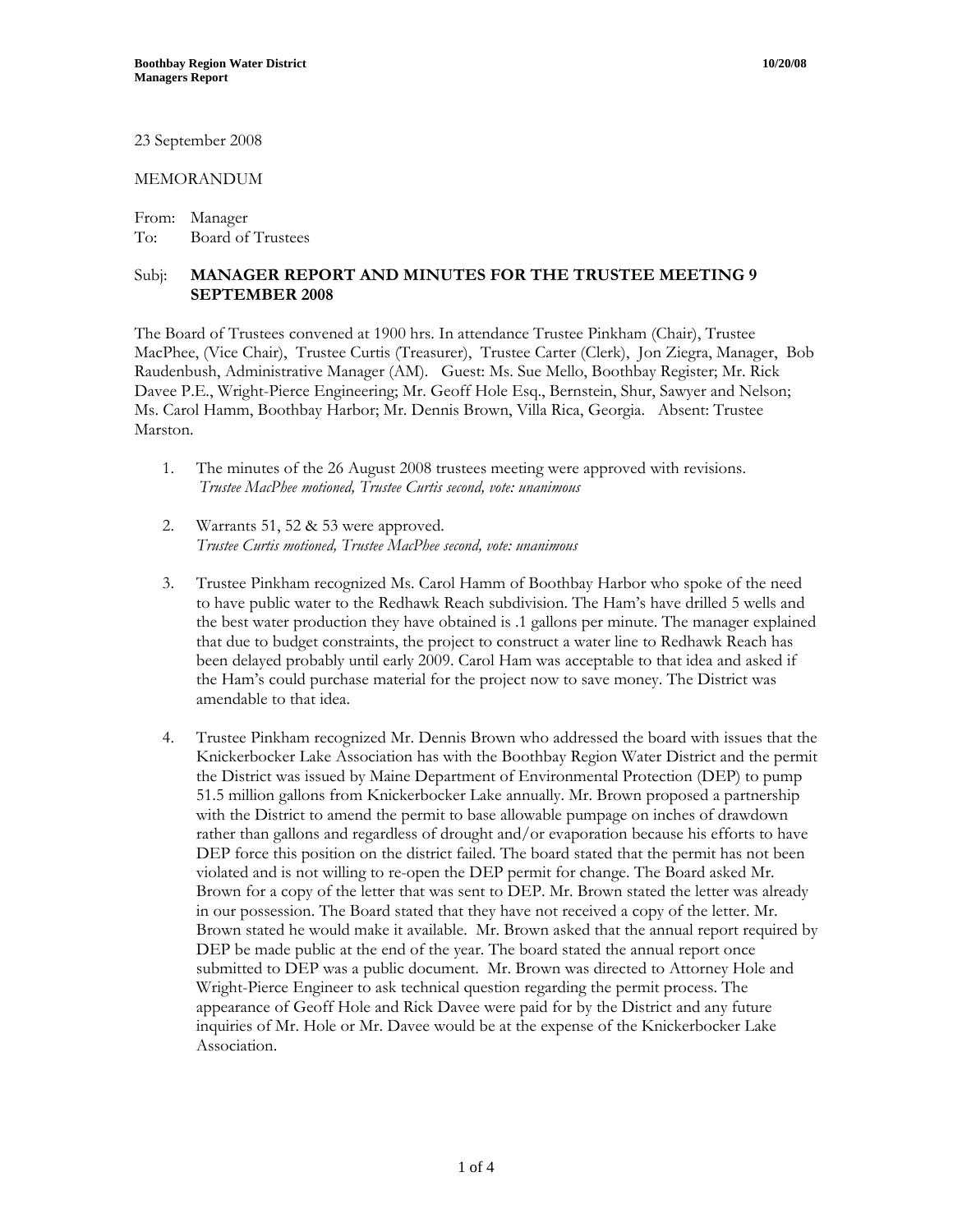- 5. The manager reported the Adams Pond Rehabilitation project was on hold due to abnormally high water levels in Adams Pond and would have to be delayed to 2009. The manager went on to explain Dirigo Engineering had completed the design and shortlist of contractors so the project was "on the shelf" complete and ready to go.
- 6. The manager reported that he had been in contact with the drinking water program concerning the permanent switch to ammonium sulfate over anhydrous ammonia. The drinking water program will require a drawing of the new proposed system, material data safety sheets, a detailed letter of intent and a pilot study summary. These are in process with install slated for this fall. The manager went on tom report the district submitted its biannual synthetic organic compound monitoring waiver application. In the past this has not resulted in additional testing requirements. The standards have become more restrictive with the districts sampling requirements increased due to the existence of Iron One Painting. The manager explained that he discussed this with town of Boothbay officials and told the town it is not that Iron One Painting is doing anything wrong rather their existence in the watershed sent the district over the threshold.
- 7. The manager informed the board that on 5 September 2008 the district distribution crew was working with the Boothbay Harbor Public Works Department doing routine paving operations throughout the peninsula. As part of this work the district prepped a trench cut on Sawyers Island Road in Boothbay by cutting a pavement and preparing the gravel bed by compaction. The road cut was marked with cones and the crew headed to the next cut with the paving crew following. In the mean time a driver in a Mercedes hit the trench cut and set off the air bags. The matter was reported to Maine Municipal Association (MMA). The manager reported the preliminary read from MMA was the district was responsible for the automobile repair because the road cut was greater than 2" in depth. If the district had left a flagger any damage would have been at the owner's expense. The manager reported as a standard operating procedure the district will now post flaggers at pavement cuts during paving operations.
- 8. The AM reported the budget was within parameters and no smoke on the horizon.
- 9. The Am reported no change in status with the GIS project.
- 10. The manager reported there was some craziness getting the community development block grant (CDBG) finalized with the state and that he had had to go to Representative Bruce MacDonald to apply pressure which proved to be effective. The manager reported all of the required paperwork was accepted by the state, the papers for the grant came to the town manager of Boothbay Harbor who signed them and returned them to the department of economic and community development. The state revolving fund (SRF) paperwork was reported to be with attorney Geoff Hole. The preconstruction/contract signing meeting was scheduled for 10 September 2008 at 1000 hr. at the Boothbay Harbor Town Hall. There will be a public meeting also on 10 September 2008 at the Boothbay Harbor town hall at 1800 hr where the Boothbay Harbor public works director, Boothbay Harbor Sewer District superintendent and the manager will be available for questioning by the public. The manager reported the meeting was limited to 1 hour.
- 11. The manger informed the board the latest plans for the Linekin Bay Resort project had been issued. The channel crossing will may be required to be a joint venture between the district and Linekin Bay Resort as directed by the public utilities commission (PUC). Wright-Pierce by contract was reviewing the sub-division.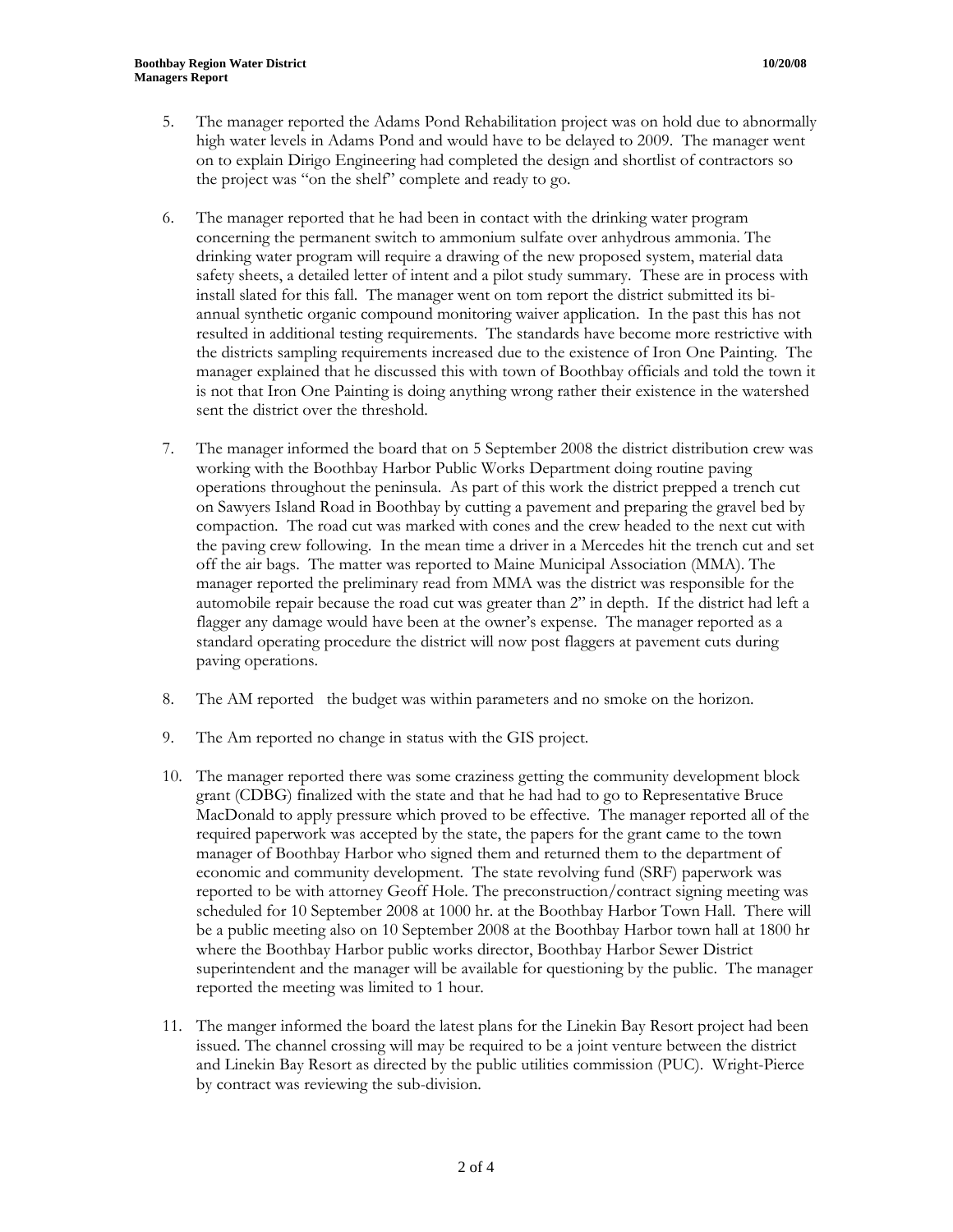- 12. The manager reported that Wright-Pierce Engineering was notified of award for the Master Plan project and that as authorized the manager had signed a contract with them.
- 13. The manager reported the violations issued by the department of labor (DOL) had been investigated by the district's consultant and found to be largely baseless. That said, the manager explained the easiest way to resolution was to discuss only the fine with the DOL and improve district procedures. The manager explained as a back-up if the fines were not completely removed the district would appeal the decision to the board at the DOL.
- 14. The manager reported it appeared the town of Boothbay Harbor wanted complete the Union Court project this fall. The manager reminded the board that this project had been on the priority list and approved for the past two years and was contingent to the town of Boothbay Harbor initiating the project. If the project was a go the manager intended to replace the water main during autumn 2008.
- 15. The final submission for the district's system design capacity was complete and was reported sent to the Maine DHS.
- 16. The board approved the downsize of the existing  $\frac{3}{4}$ " meter to a 5/8" meter for Acct #0601100, Spencer Apollonio, 43 Eastern Ave. Boothbay Harbor. *Trustee Curtis motioned, Trustee MacPhee second, vote: unanimous*
- 17. The manager informed the board about a proposed pier to be constructed at the Cooper residence on Spruce Point adjacent to the Squirrel Island water main via the Town of Boothbay Harbor Code Enforcement. A response from the District is needed before a 22 September 2008 board of selectman meeting. Further details are needed before acceptance is granted.
- 18. The meeting was adjourned at 2010 hr  *Trustee Curtis motioned, Trustee MacPhee, vote: unanimous*

## END OF MINUTES

Respectfully Submitted,

Jonathan E. Ziegra Manager